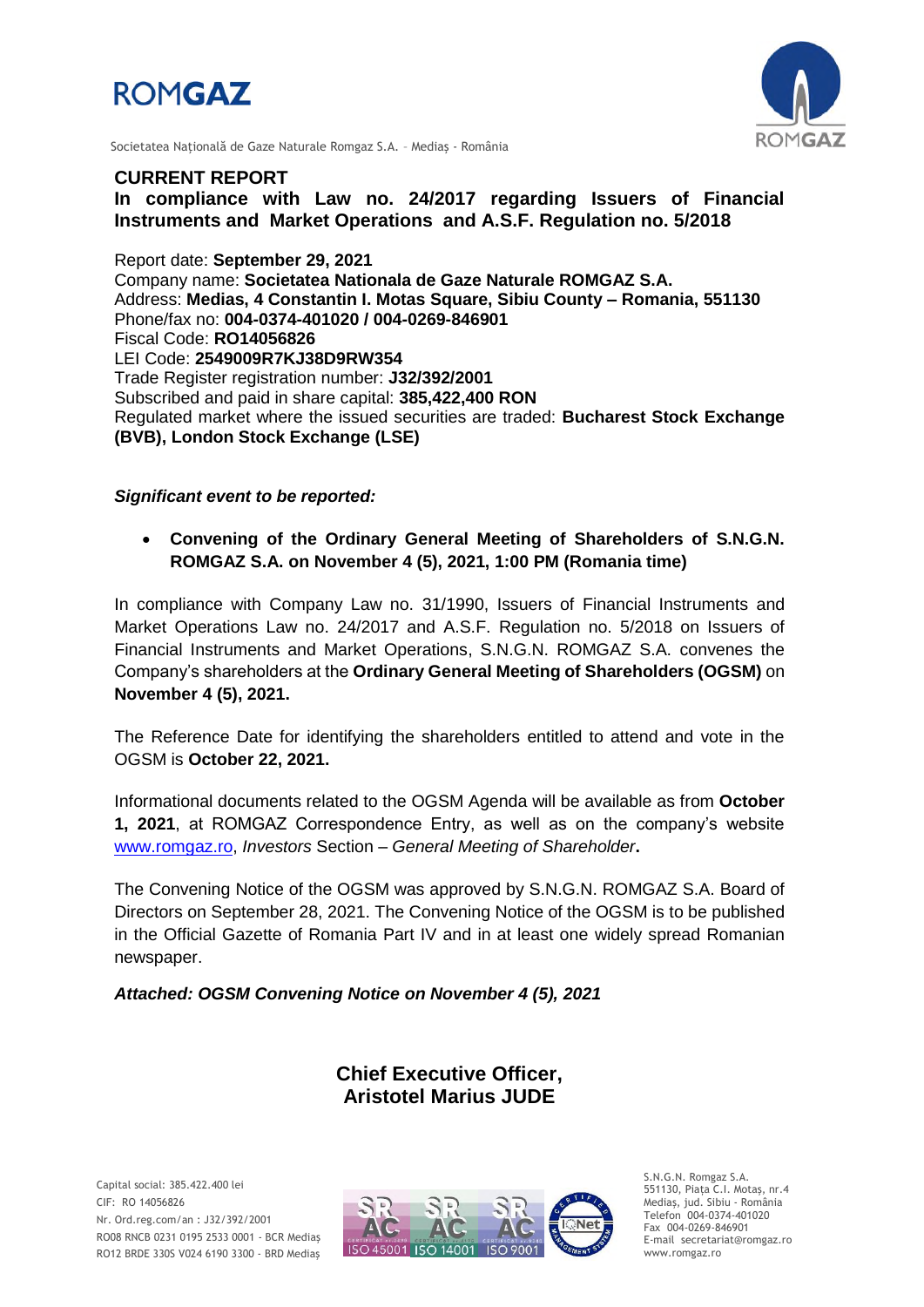

Societatea Naţională de Gaze Naturale Romgaz S.A. – Mediaş - România



## **C O N V E N I N G N O T I C E**

The Board of Directors of S.N.G.N. "ROMGAZ" – S.A., a company managed in an one-tier system, incorporated and operating under the laws of Romania, registered with the Trade Register Office of Sibiu Court under number J32/392/2001, fiscal code RO 14056826, having its headquarters at Medias, 4 Constantin Motas Square, Sibiu County, with a subscribed and paid up share capital of RON **385,422,400** (hereinafter referred to as "ROMGAZ" or the "Company"),

#### **CONVENES**

**the Ordinary General Meeting of Shareholders (OGMS) on November 4, 2021**, at **1:00 pm**  (Romania Time at the SNGN ROMGAZ SA working point located in Bucharest, Sector 1, 59 Grigore Alexandrescu Street, 5th floor, having the following:

## **AGENDA**

## **Item 1 Approve S.N.G.N. Romgaz S.A. Strategy for 2021-2030**

#### **Item 2 Authorise the Chairman and the Secretary of the meeting to sign the resolution of the Ordinary General Meeting of Shareholders**

Only shareholders who are registered as S.N.G.N. "ROMGAZ" S.A. shareholders on **October 22, 2021** (**the "Reference Date"**) in the Company's Register of Shareholders kept and issued by Depozitarul Central S.A. (Central Depositary) may attend and cast their votes in OGMS.

Informational documents related to the items of the OGMS agenda, the draft of resolutions proposed to be adopted by OGMS will be available as from **October 1, 2021,** on working days, at the registry desk of the Company located in Medias, 4 Constantin Motas Square, Sibiu County, Romania, postal code 551130 ("ROMGAZ Correspondence Entry") as well as on the website of the Company [\(www.romgaz.ro\)](http://www.romgaz.ro/). **ROMGAZ Correspondence Entry** is open between hours 7:30 am – 3:30 pm (Romania Time), except for non-business days and public holidays. The shareholders of the Company may obtain, upon request, copies of the documents related to the items included on the OGMS agenda.



S.N.G.N. Romgaz S.A. 551130, Piața C.I. Motaş, nr.4 Mediaş, jud. Sibiu - România Telefon: 004-0374 - 401020 Fax: 004-0269-846901 E-mail: secretariat@romgaz.ro www.romgaz.ro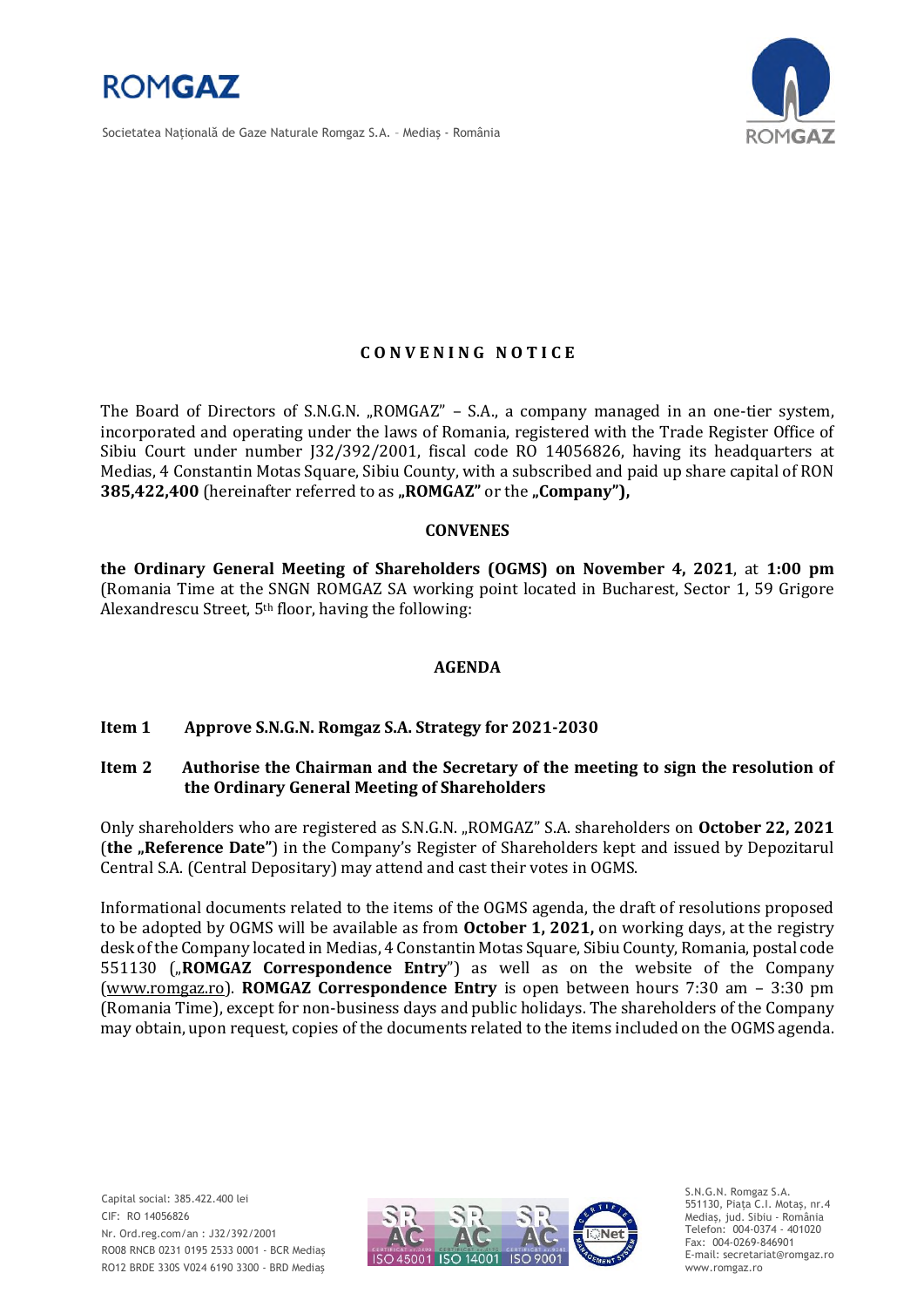One or more shareholders representing, individually or jointly, at least 5% of the share capital of the Company may demand, through a request submitted to the Board of Directors of the Company:

- a) the insertion of additional items on the agenda of the OGMS;
- b) approval of draft OGMS resolutions for the items included on the agenda of the OGMS or for new items proposed to be included on the agenda.

The request to add new items on the agenda of the OGMS shall be made in writing and it will fulfil cumulatively the following conditions:

- a) it will include the last and first name, identity card type, serial number and number of the identity card, permanent residence or residence, as the case may be, and citizenship of the shareholder/shareholders, if the request is filed by one or more shareholders acting as natural person, and/or the name, registered office address, the shareholder/shareholders registration number and the name of the institution/authority where the shareholder, legal person, has applied to obtain the legal status, if the request is filed by one or more shareholders acting as legal persons;
- b) it will include, as the case may be, the last name, first name, personal identification number and citizenship of the legal representative/representatives who file the request on behalf of the shareholder/shareholders;
- c) it will include, as the case may be, the last name, first name, personal identification number and citizenship of the conventional representative/representatives, natural persons, and/or name, registration number of the shareholder/shareholders and the name of the institution/authority where the shareholder, legal entity, has applied to obtain the legal status, and the last name and first name of the legal representative of the conventional representative/representatives of the shareholder/shareholders, legal persons, who file the request on behalf and on account of the shareholder/shareholders;
- d) it will include the request to add new items on the agenda of the OGMS;
- e) it will include the request to submit for approval to OGMS the draft resolutions for the new items included in the request to add new items on the agenda;
- f) it will include the shareholder's, legal representative's or the conventional representative's signature, as the case may be,
- g) it will have as annex the draft resolution/resolutions submitted for approval of OGMS, and, as the case may be, the power of attorney mandating the conventional representative to request new items on the agenda of OGMS, on behalf and on the account of the shareholder/shareholders;
- h) it will be sent to and registered at ROMGAZ Correspondence Entry, in Romanian or English, by any type of courier service with proof of delivery, or by e-mail with incorporated extended electronic signature, in accordance with Law no. 455/2001 on the electronic signature, at [secretariat.aga@romgaz.ro](mailto:secretariat.aga%40romgaz.ro) by **October 18, 2021, 3:30 pm** (Romania Time). Both means of transmission shall be clearly marked with capital letters "FOR THE ORDINARY GENERAL MEETING OF SHAREHOLDERS OF NOVEMBER 4, 2021".

The request for OGMS approval of draft resolutions for the items included on the agenda of OGMS shall be in writing, and, it will fulfil cumulatively the following conditions:

- a) it will include the last and first name, the identity card type, serial number and number, permanent residence or residence, as the case may be, and citizenship of the shareholder, if the request is filed by a shareholder, natural person, or the name, registered office address, the shareholder registration number and the institution/public authority where the shareholder, legal entity, has applied to obtain the legal status, if the request is filed by a shareholder acting as legal entity;
- b) it will include, as the case may be, the last name, first name, personal identification number and citizenship of the legal representative who files the request on behalf of the shareholder;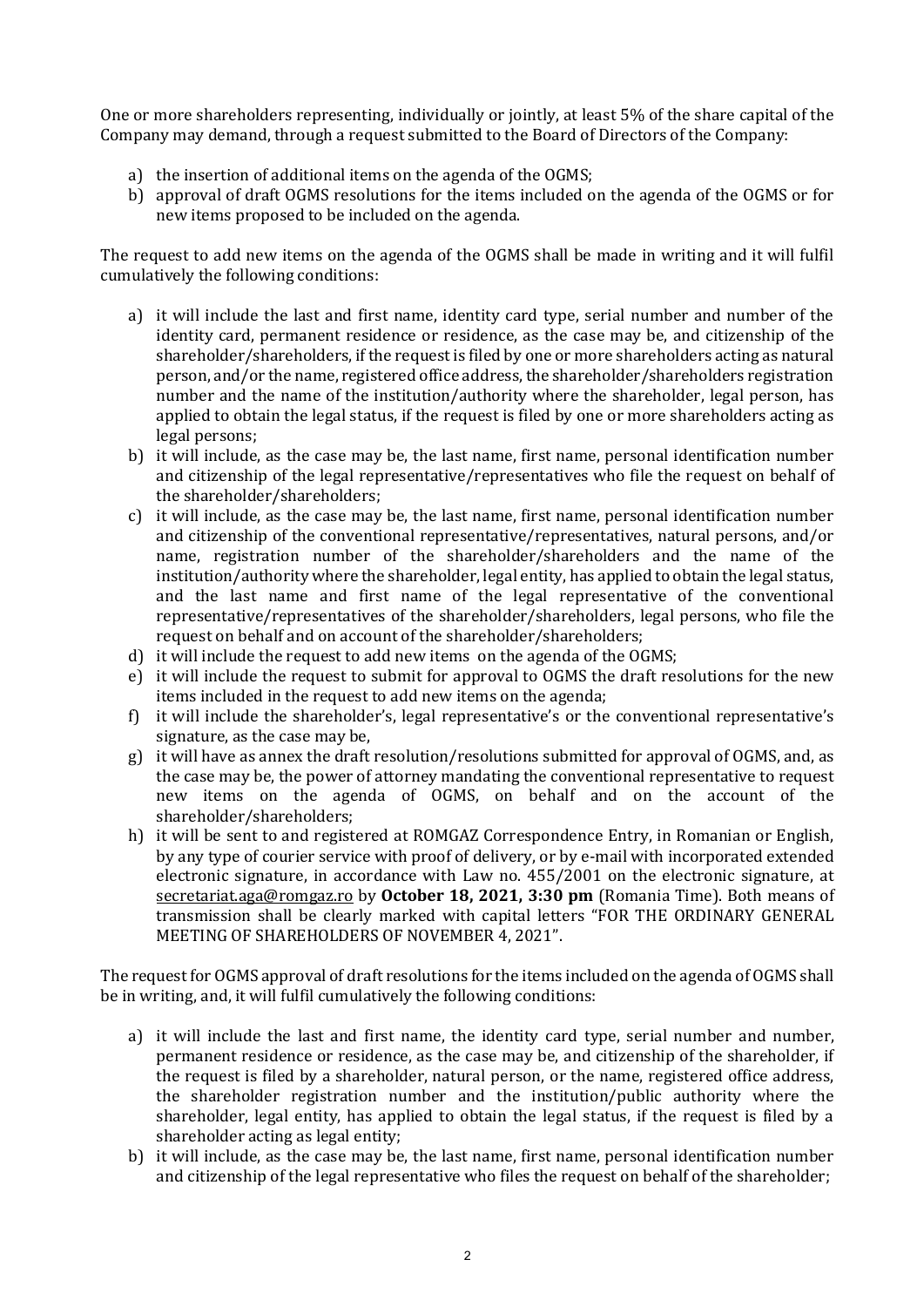- c) as the case may be, to include the last and first name, personal identification number, address and citizenship of the conventional representative natural person, or the name, registration number of the shareholder and the name of the public institution/authority where the legal person shareholder recorded to obtain legal personality, as well as the last and first name of the conventional representative's legal representative, legal person making the request on behalf and on account of the shareholder;
- d) to include the request to submit for OGMS approval of one or more resolution drafts for the items on the agenda;
- e) the signature of the shareholder, legal representative or as the case may be of the conventional representative;
- f) to attach the resolution draft/drafts requested to be submitted for approval of the OGMS and as the case may be, the power of attorney based on which the conventional representative expresses the request to submit for OGMS approval one or more resolution drafts for the items on the agenda, for and on behalf of the shareholder/shareholders;
- g) it will be sent to and registered at ROMGAZ Correspondence Entry, in Romanian or English, by any type of courier service with proof of delivery, or by e-mail with incorporated extended electronic signature, in accordance with Law no. 455/2001 on the electronic signature, at [secretariat.aga@romgaz.ro](mailto:secretariat.aga%40romgaz.ro) by **October 18, 2021, 3:30 pm** (Romania Time). Both means of transmission shall be clearly marked with capital letters "FOR THE ORDINARY GENERAL MEETING OF SHAREHOLDERS OF NOVEMBER 4, 2021".

Starting with **October 21, 2021** the requests to add one or more additional items on the OGMS agenda, as well as the requests to submit for approval of the OGMS resolution drafts for the items included on the OGMS agenda may be reviewed at ROMGAZ Correspondence Entry or at [https://www.romgaz.ro/en/shareholder-meetings.](https://www.romgaz.ro/en/aga)

Company shareholders may address questions and request an answer to such questions related to items on the OGMS agenda.

The application requesting an answer to the addressed questions related to the items of the OGMS agenda, shall be made in writing and it will fulfil cumulatively the following conditions:

- a) the last and first name, type of identity document, series and number of the identity document, address and, as the case may be, residence and citizenship of the shareholder if the application is made by a shareholder natural person, or the name, address of the registered office, registration number of the shareholder and the name of the public institution/authority where the legal person shareholder is registered to obtain legal personality, if the application is made by a legal person shareholder;
- b) as the case may be, to include the first and last name, personal identification number and citizenship of the legal representative that makes the request on behalf and on account of the shareholder;
- c) as the case may be, to include the last and first name, personal identification number, address and citizenship of the conventional representative natural person, or the name, registration number of the shareholder and the name of the public institution/authority where the legal person shareholder recorded to obtain legal personality, as well as the last and first name of the conventional representative's legal representative, legal person making the request on behalf and on account of the shareholder;
- d) to include the request to receive an answer to the addressed questions related to the items on the OGMS agenda by indicating such questions;
- e) the signature of the shareholder, of the legal representative or a the case may be of the conventional representative;
- f) as the case may be, to attach the power of attorney based on which the conventional representative files the application to receive an answer to the questions related to the OGMS agenda, on behalf and on account of the shareholders;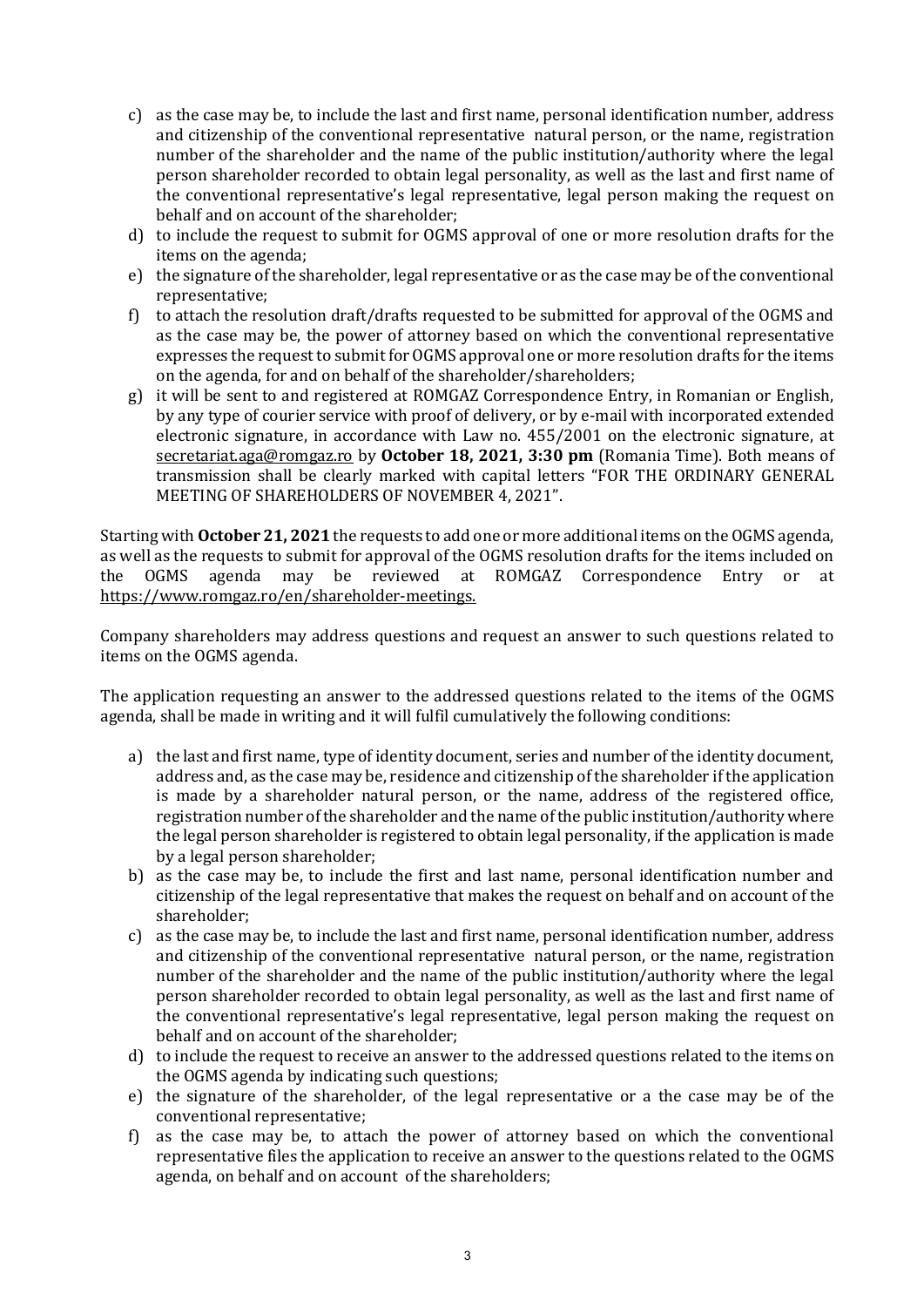g) it will be sent to and registered at ROMGAZ Correspondence Entry, in Romanian or English, by any type of courier service with proof of delivery, or by e-mail with incorporated extended electronic signature, in accordance with Law no. 455/2001 on the electronic signature, at [secretariat.aga@romgaz.ro](mailto:secretariat.aga%40romgaz.ro) by **October 27, 2021, 3:30 pm** (Romania Time). Both means of transmission shall be clearly marked with capital letters "FOR THE ORDINARY GENERAL MEETING OF SHAREHOLDERS OF NOVEMBER 4, 2021".

Shareholders registered on the Reference Date in the Company's Register of Shareholders kept and issued by Depozitarul Central S.A. may attend the OGMS and may vote:

- i. in person direct vote;
- ii. through a representative with a special or general power of attorney;
- iii. by correspondence.

The special power of attorney form:

- a) will be available, in Romanian and English, as from **October 1, 2021** at ROMGAZ Correspondence Entry and on the Company's web page [\(https://www.romgaz.ro/en/shareholder-meetings\)](https://www.romgaz.ro/en/aga);
- b) will include the shareholder identification method, the number of owned shares, as well as the voting options "for" or "against" or "abstain" for every issue to be voted upon;
- c) will be updated by the Company if new items are added on the agenda of the OGMS;
- d) will be filled in and signed by the shareholder, in three counterparts: one for the shareholder, one for the representative, and one for the Company.

The general power of attorney will be awarded by the shareholder acting as client, only to an agent as it is defined under Art. 2, Par. 1, point 20 of Law No. 24/2017 on issuers of financial instruments and market operations, or to an attorney-at-law.

If the representative of the shareholder/shareholders is a credit institution providing custodial services, it may participate and vote in the GMS if it gives an affidavit, signed by the credit institution's legal representative, stating:

- a) clearly, the name of the shareholders on whose behalf the credit institution participates and votes in the GMS;
- b) that the credit institution provides custodial services for that respective shareholder.

The special powers of attorney, the general powers of attorney and the affidavits of the credit institutions providing custodial services for one or more shareholders shall be transmitted/submitted in original copy, in Romanian or English the shareholder or by the credit institution, as the case may be, to ROMGAZ Correspondence Entry by any form of courier service with proof of delivery no later than **November 2, 2021, 11:00 am** (Romania Time), in sealed envelope, clearly marked with capital letters "FOR THE ORDINARY GENERAL MEETING OF SHAREHOLDERS OF NOVEMBER 4, 2021".

The special powers of attorney, the general powers of attorney and the affidavits of the credit institutions providing custodial services for one or more shareholders, may be also sent by e-mail to the company at: [secretariat.aga@romgaz.ro](mailto:secretariat.aga%40romgaz.ro) having attached an incorporated extended electronic signature in accordance with Law No. 455/2001 on electronic signature, no later than **November 2, 2021, 11:00 am** (Romania Time).

The capacity as legal representative may be also proved by providing an excerpt issued by the Trade Register (or by another institution of similar authority of the resident country of the shareholder being a foreign legal person), in original or certified true copy, in case the shareholder did not provide, for whatever reason, appropriate information on his or her legal representative, to Depozitarul Central SA/participant, within 3 months from the date of his or her appointment/replacement.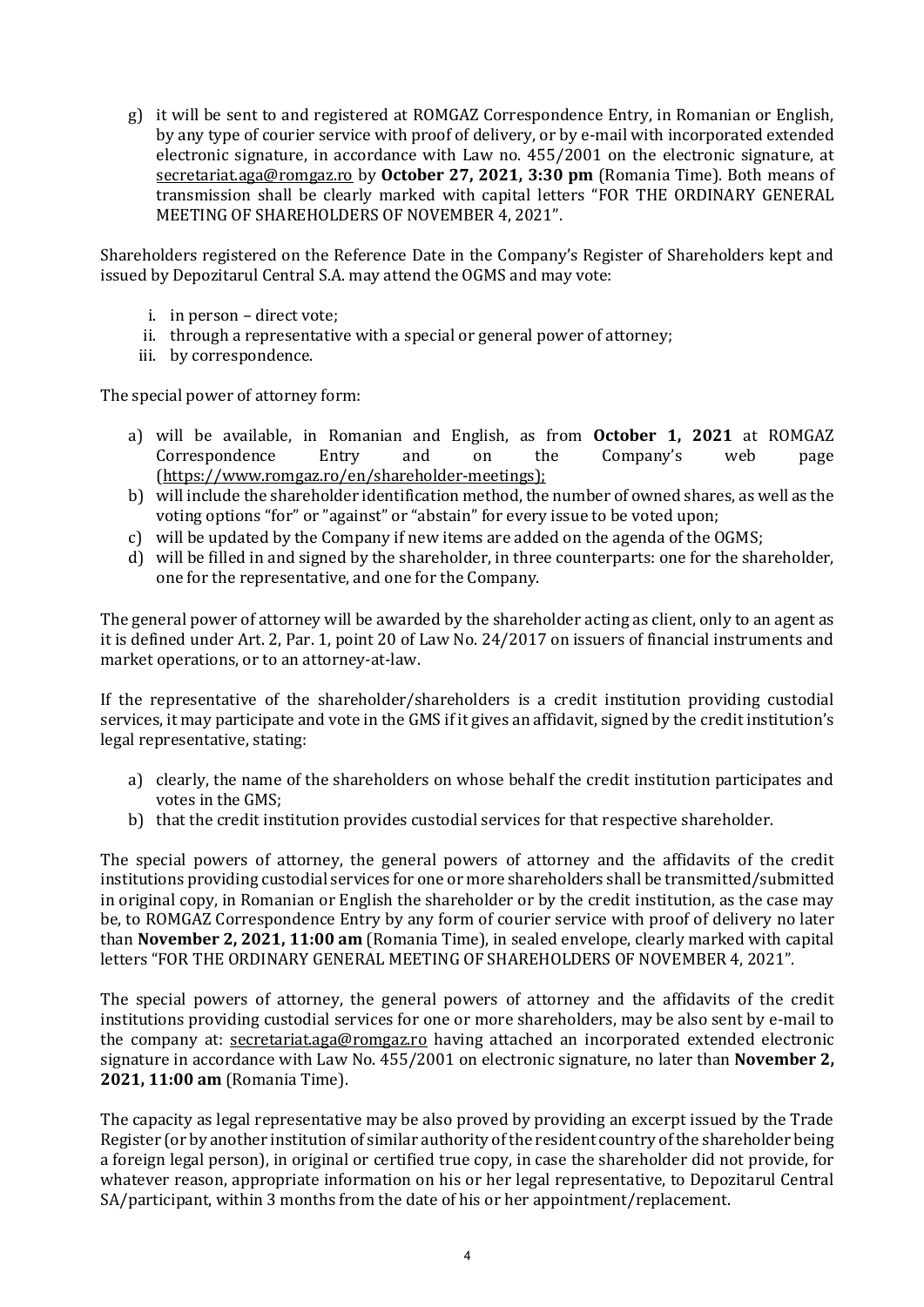Documents proving the capacity as legal representative, prepared in a foreign language other than English, will be accompanied by their certified translation into Romanian or English.

The shareholders of the Company may vote by correspondence, prior to OGMS, by using the voting ballot form for the vote by correspondence (the "Voting Ballot").

The Voting Ballot:

- a) will be available, in Romanian and English, as from **October 1, 2021** at ROMGAZ Correspondence Entry and on the Company's web page [\(https://www.romgaz.ro/en/shareholder-meetings\)](https://www.romgaz.ro/en/aga);
- b) will provide the shareholder's identification method, the number of owned shares and the voting options "for" or "against" or "abstain" for each issue to be voted upon;
- c) will be updated by the Company if new items are added on the agenda of the OGMS;

The Voting Ballots shall be transmitted as original copies, in Romanian or English, to ROMGAZ Correspondence Entry, by any form of courier service with proof of delivery, or by e-mail at: [secretariat.aga@romgaz.ro,](mailto:secretariat.aga%40romgaz.ro) having attached an incorporated extended electronic signature in accordance with Law No. 455/2001 on electronic signature, no later **November 2, 2021, 11:00 am**  (Romania Time), clearly marked with capital letters "FOR THE ORDINARY GENERAL MEETING OF SHAREHOLDERS OF NOVEMBER 4, 2021".

If new items are added on the Agenda, after publishing the Convening Notice, the templates of the special power of attorney and Voting Ballot will be available at ROMGAZ Correspondence Entry and on the Company web page [\(https://www.romgaz.ro/en/shareholder-meetings\)](https://www.romgaz.ro/en/aga), as from **October 21, 2021**.

The Voting Ballots/ special or general powers of attorn+ey which are not received at ROMGAZ Correspondence Entry or by e-mail until **November 2, 2021, 11:00 am** (Romania Time) shall not be counted for establishing the existence / non-existence of the majority of validly cast votes in the OGMS.

If the agenda is supplemented/ updated and the shareholders do not submit their updated power of attorney and/or Voting Ballots, the special power of attorney and the Voting Ballots submitted prior to supplementation/update of the agenda shall be taken into account, only for the items included in the initial agenda, also included in the supplemented/updated agenda, for which they were issued.

Shareholders access in the meeting room, authorized to attend the OGMS, is allowed based on simple proof of identity, as follows:

- a) in case of shareholders being natural persons based on the identity document;
- b) in case of legal representative of the shareholder, legal person based on the identity document or of documents certifying the quality as legal representative of the shareholder legal person;
- c) in case of a conventional representative, the documents provided at letters a) or b) above, together with the special or general power of attorney.

Should the statutory quorum for convening the OGMS not be met on the first date, namely **November 4, 2021** the OGMS shall be convened on **November 5, 2021 at 1:00 pm** (Romania Time), at the same venue and with the same agenda. In the event of a new convening, **the Reference Date** for identifying the shareholders entitled to attend and vote in the OGMS is the same, namely **October 22, 2021.**